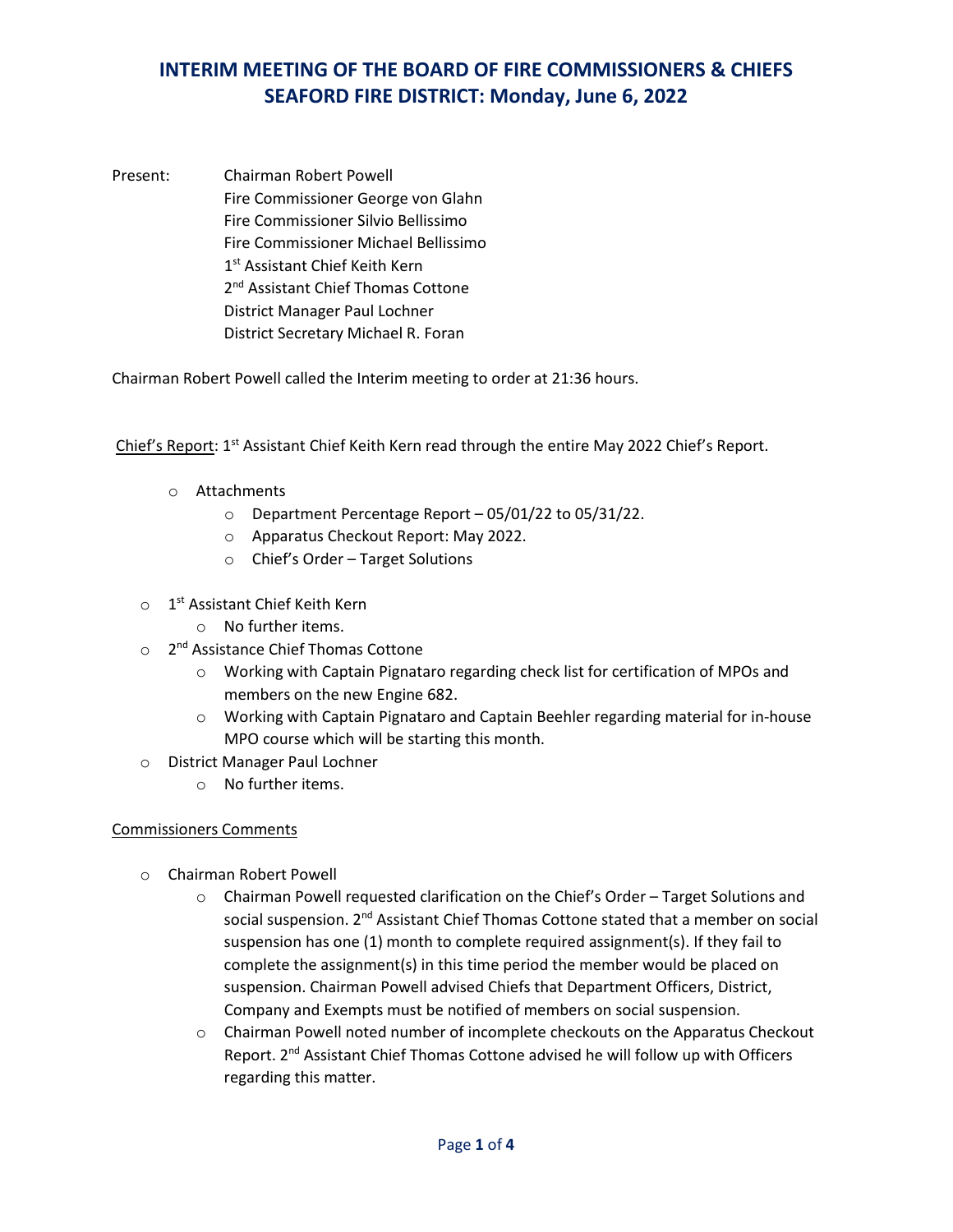- $\circ$  Department Honorary Membership Application form to be modified to include a place on the form for the Chiefs Office to sign verifying the member requesting Honorary status was a member in good standing at the time of the request.
- $\circ$  Reviewed newly drafted letter to be presented to members going on sick leave. (Attached)
- $\circ$  Discussion regarding 2023 Department physicals. Examinations will be held in January, February and March 2023. Commissioner Mangiolino to provide further details as time progresses.
- $\circ$  Confirmed that the Chiefs Office has received the paperwork from Lt. Peter Lochner regarding Paramedic Reimbursement Program. 1<sup>st</sup> Assistant Chief Keith Kern confirmed they are in receipt of the paperwork. 2<sup>nd</sup> Assistant Chief Thomas Cottone requests a copy of the policy to be forwarded to the Chiefs Office. Secretary Michael Foran to send.
- o Commissioner George von Glahn
	- o No further items.
- o Commissioner Silvio Bellissimo.
	- $\circ$  Requested clarification on percentage requirements for Drill Team members. 1st Assistant Chief Keith advised policy will be the same as a member who is socially suspended due to low percentages.
	- o Noted errors on the May Department Percentage Report and requests Chiefs Office correct the report, repost and resubmit to the District.
	- $\circ$  Inquired if ten (10) day absentee period for members with Covid-19 should be shortened to five (5) days. Discussion then ensued. Chiefs Office to review.
- o Commissioner Michael Bellissimo
	- o Discussed costs and efforts involved with motorized Drill Team and stressed commitment needed by Drill Team members to maintain percentages throughout the year.

1st Assistant Chief Keith Kern and 2<sup>nd</sup> Assistant Chief Thomas Cottone left the meeting at 22:50 hours.

o Motion by Chairman Robert Powell, second by Commissioner Silvio Bellissimo to purchase thirty-three (33) SCBA, sixty-six (66) cylinders and thirty-three (33) AV3000 face pieces under NYS Contract #PC69034 and associated equipment (labor, materials, and delivery), including incidental expenses, advertising, and attorney's fees is estimated at three hundred thousand (\$300,000.00) dollars. Unanimously carried. See attached Resolution.

There being no further business to be conducted at this time, the meeting adjourned at 23:10, June 6, 2022, on a motion by Commissioner Michael Bellissimo, 2nd by Commissioner Silvio Bellissimo. Unanimously carried.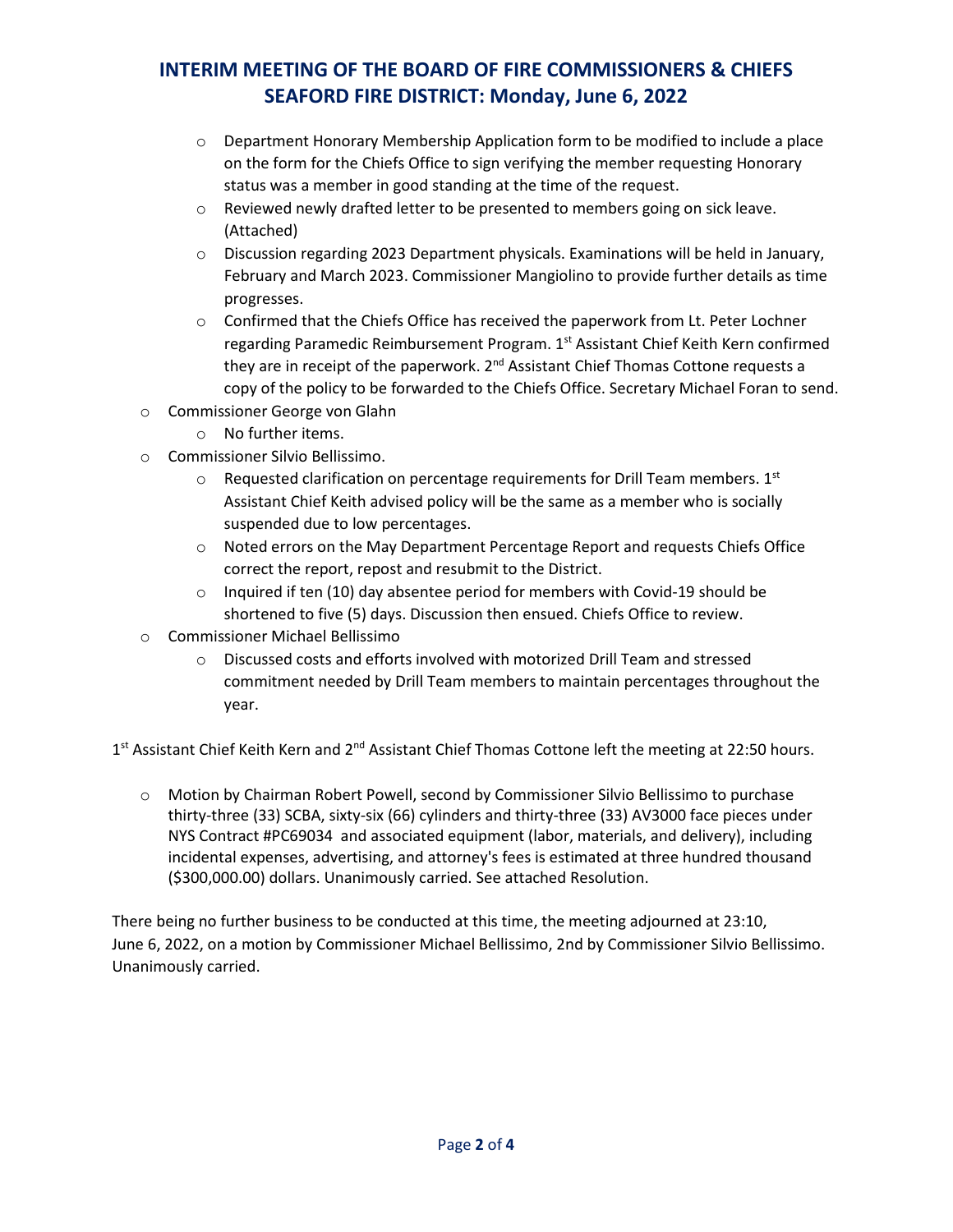Respectfully submitted,

Michael K-Toen

Michael R. Foran Secretary Seaford Fire District